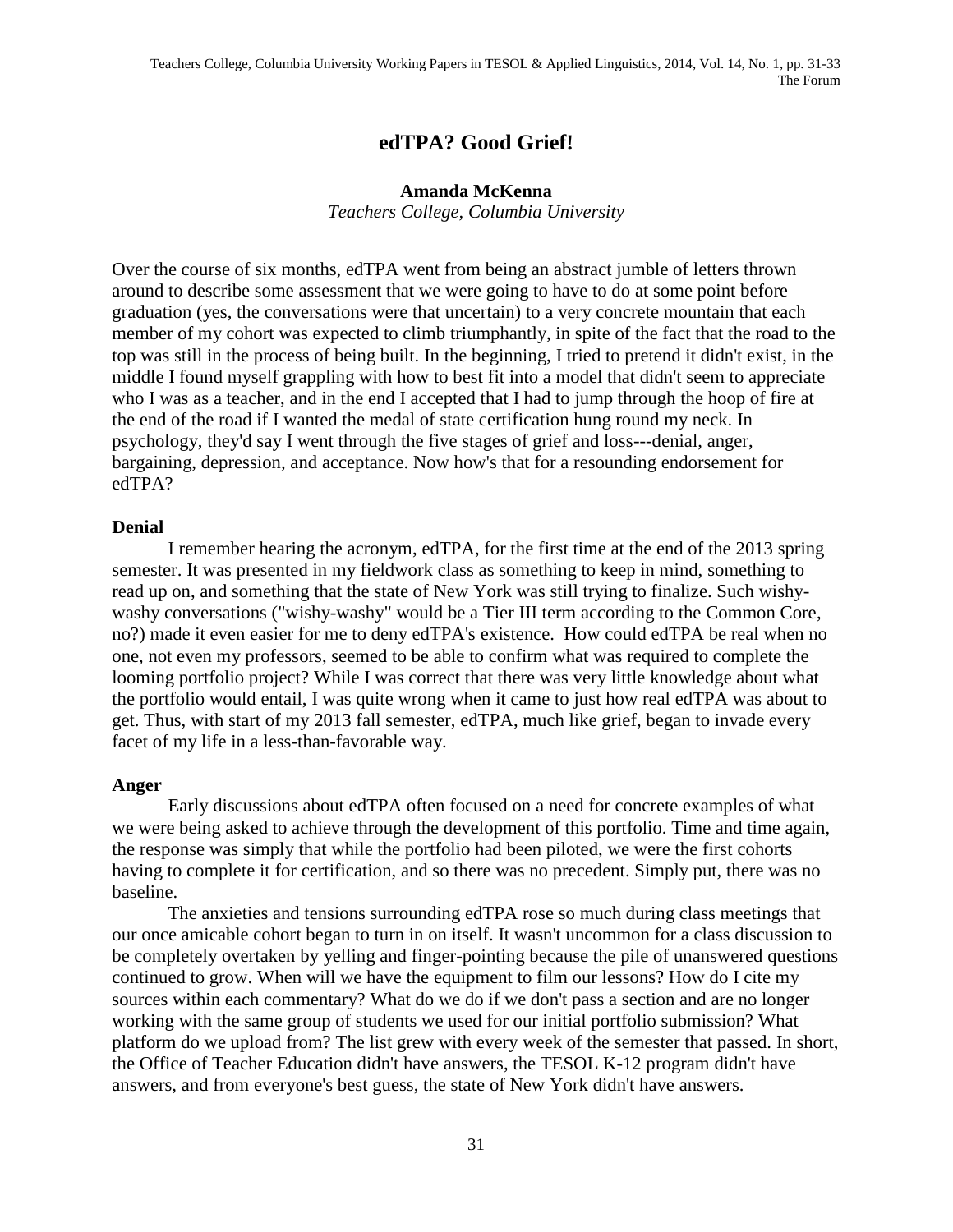As the list of unknowns grew, I began to notice a palpable difference in the attitudes of the members of my TESOL K-12 cohort. By October, I was sitting alone in my graduate courses because our community had begun to deteriorate. My anger, and the anger, of my colleagues had hit a critical mass.

## **Bargaining**

As I developed my lessons, I decided that maybe I could still put my own spin on this very restricted endeavor. Maybe if I was able to focus on something related to social justice it wouldn't be so bad. Maybe if I started my project earlier, I would reap the benefits of having more time to reflect on what I had done, making my commentaries stronger. Maybe. Maybe. Maybe.

The bargaining hit a high point when my colleagues and I began to discuss the enormity of trying to complete and submit this portfolio in addition to a 25-page Masters thesis at the start of 2014. With each class that passed, new arguments for why the portfolio should take the place of the thesis were presented, and each week that we were left without an answer, tensions increased. The edTPA monster crept in a little more, and I moved my chair a little further away from the people with whom I was supposed to be learning.

## **Depression**

I completed the teaching of my five-lesson edTPA mini-unit in mid-October. I remember it well because as anyone who has had to complete this portfolio will tell you, nothing went as planned and my anger quickly turned to defeat.

On day one of the unit, the camera I borrowed from Teachers College failed me, leaving me with 45 minutes of blurry video content. On day two, two of my focus students were absent. On day three, my class time was cut short due to an unexpected school schedule change. On day four, my iPhone ran out of memory, cutting my video short, and to round out the unit, day five was pushed back a week due to other school activities that my coordinating teacher deemed more important than my completing my unit.

While such issues aren't uncommon in classrooms where you're a push-in ESL teacher, due to what you're expected to accomplish with edTPA, they are incredibly destructive. At the conclusion of my lessons, I put everything on a shelf on my desk, uploaded all the videos to my laptop, and ignored it for six weeks. I was so upset about it that I couldn't even bring myself to look at it. How was this mess supposed to represent who I was as an educator? How was it supposed to help me become certified?

## **Acceptance**

Eventually I accepted that edTPA wasn't going away. Eventually, I pulled the mass of instructional materials, student work, and notes off that desk shelf. Eventually I began to carefully organize them into piles and stacks, to edit hours of video, and to dig through the fifteen rubrics that comprise the edTPA portfolio requirements so as to prepare for writing commentaries about planning, instruction, and assessment. Eventually, I accepted that I was going to have to cram my multi-modal, social justice-themed, English language arts ESL lessons into a rigid box, and the only way to do that was to realign my attitude so as to find a way to use this portfolio process to further my own teaching practice.

I would be remiss not to also share that I truly loved the unit I developed for edTPA, and that my students successfully engaged with the language and content in ways that amazed me